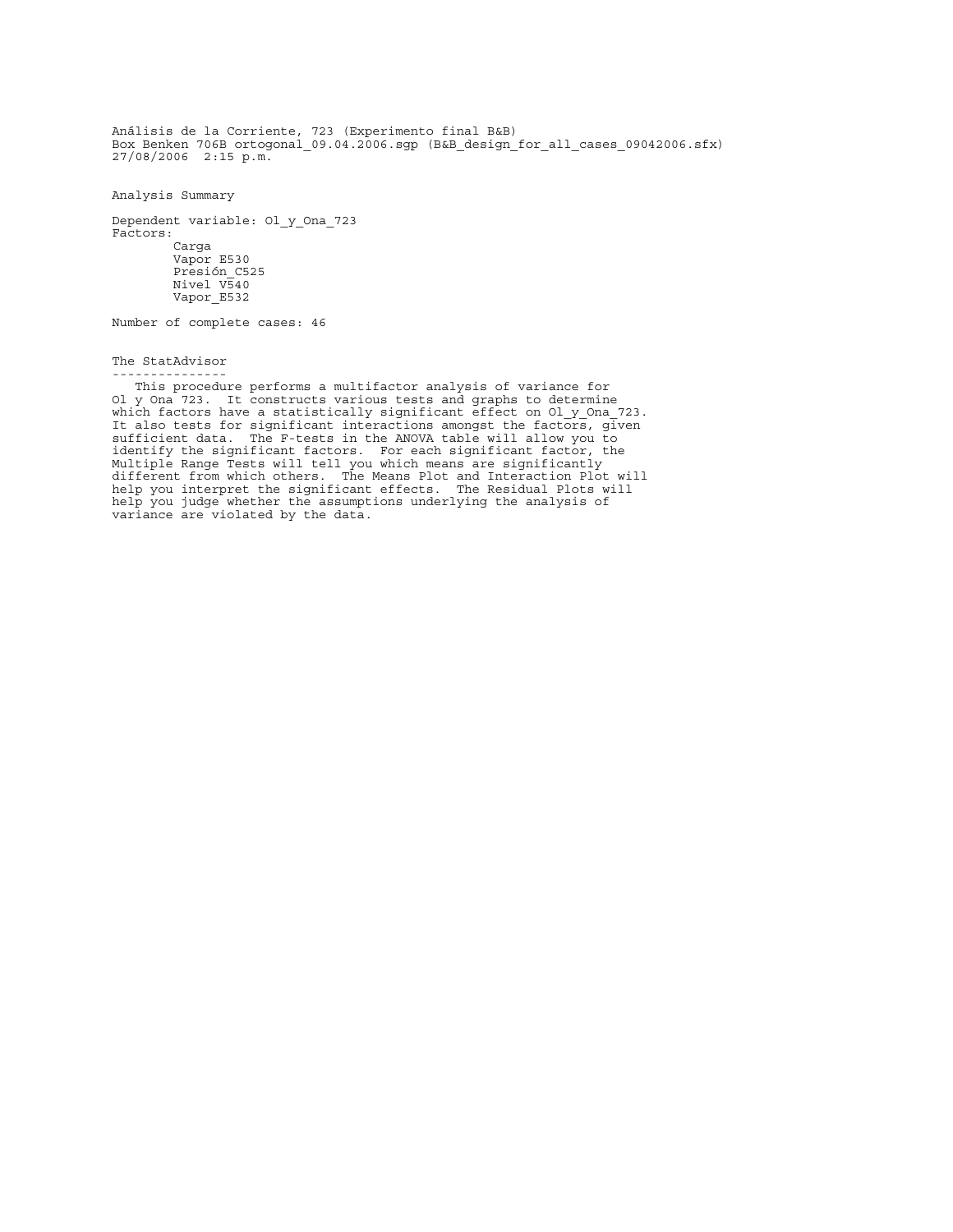Análisis de la Corriente, 723 (Experimento final B&B) Box Benken 706B ortogonal 09.04.2006.sgp (B&B design for all cases 09042006.sfx)  $27/\overline{0}8/2006$   $2:1\overline{5}$  p.m.

Analysis of Variance for Ol\_y\_Ona\_723 - Type III Sums of Squares

| Source                                                          | Sum of Squares | Df | Mean Square | F-Ratio | P-Value |
|-----------------------------------------------------------------|----------------|----|-------------|---------|---------|
| MAIN EFFECTS                                                    |                |    |             |         |         |
| A:Carga                                                         | 36,6435        | 2  | 18,3218     | 6,81    | 0,0032  |
| B:Vapor E530                                                    | 19,9893        | 2  | 9,99464     | 3,72    | 0,0344  |
| C:Presión C525                                                  | 198,48         | 2  | 99,2401     | 36,89   | 0,0000  |
| D:Nivel V540                                                    | 61,7483        | 2  | 30,8741     | 11,48   | 0,0001  |
| E:Vapor E532                                                    | 42,3923        | 2  | 21,1962     | 7,88    | 0,0015  |
| RESIDUAL                                                        | 94,1503        | 35 | 2,69001     |         |         |
| TOTAL (CORRECTED)                                               | 453,977        | 45 |             |         |         |
| 그는 그 사람들은 그 사람들을 하고 있는 것을 하고 있다. 그는 그 사람들은 그 사람들을 지르는 것을 하고 있다. |                |    |             |         |         |

All F-ratios are based on the residual mean square error.

The StatAdvisor ---------------

The ANOVA table decomposes the variability of Ol y Ona 723 into contributions due to various factors. Since Type III sums of squares (the default) have been chosen, the contribution of each factor is measured having removed the effects of all other factors. The P-values test the statistical significance of each of the factors. Since 5 P-values are less than 0,05, these factors have a statistically significant effect on Ol\_y\_Ona\_723 at the 95,0% confidence level.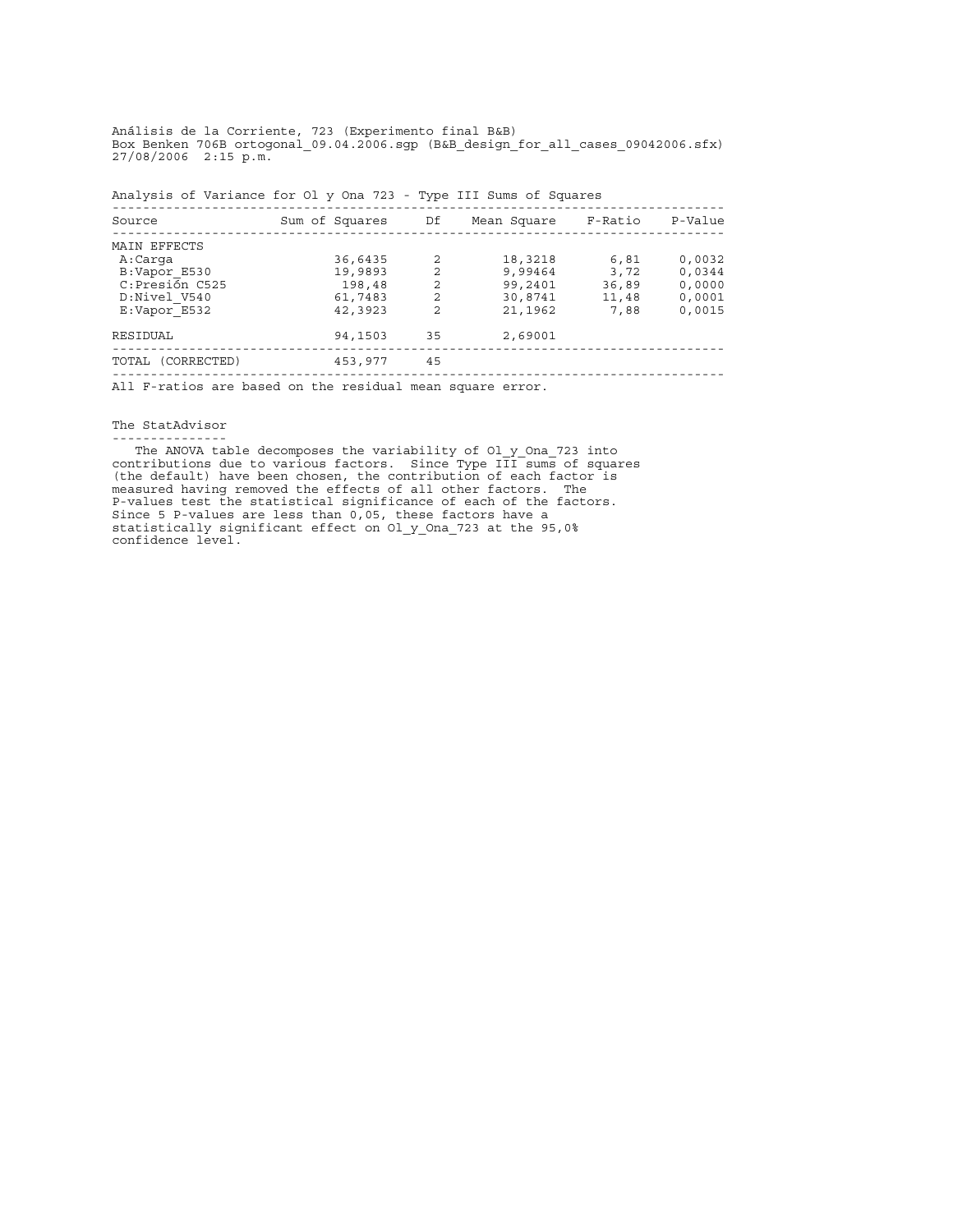Análisis de la Corriente, 723 (Experimento final B&B) Box Benken 706B ortogonal 09.04.2006.sgp (B&B design for all cases 09042006.sfx)  $27/\overline{0}8/2006$   $2:1\overline{5}$  p.m.